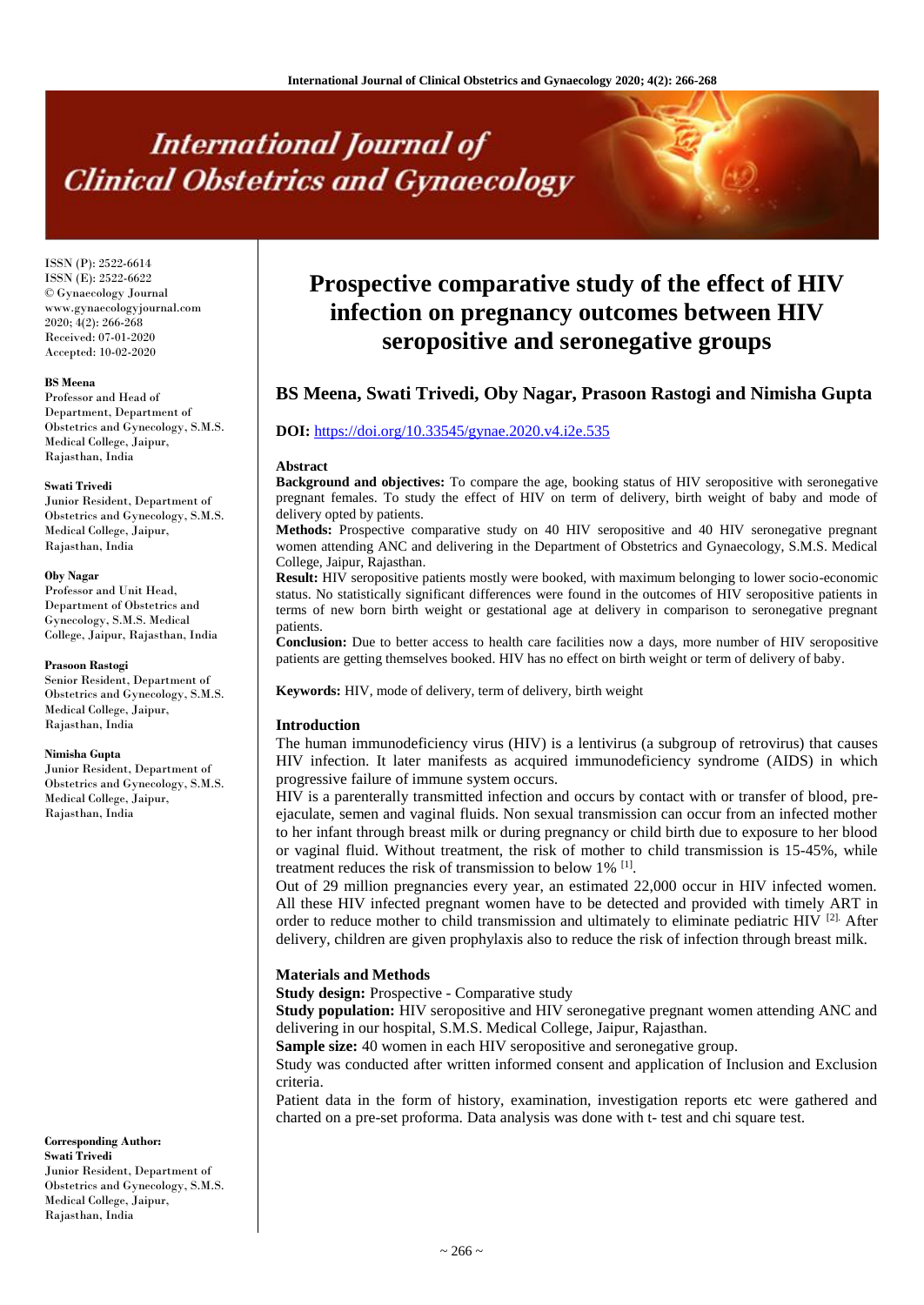#### **Results**

**Table 1:** Age distribution of study groups

| Case |               | <b>Control</b> |               | Total |                                                                             |
|------|---------------|----------------|---------------|-------|-----------------------------------------------------------------------------|
| N    | $\frac{0}{0}$ | N              | $\frac{6}{9}$ |       | $\frac{0}{0}$                                                               |
| 16   | 40            | 22             | 55            | 38    | 47.5                                                                        |
|      | 42.5          | 16             | 40            | 33    | 41.25                                                                       |
|      | 17.5          | 2              |               |       | 11.25                                                                       |
| 40   | 100           | 40             | 100           | 80    | 100                                                                         |
|      |               |                |               |       | $C_{\rm bi}$ cause $= 2.755$ with $2$ decrease of freedom: $D = 0.152$ (NP) |

Chi-square = 3.755 with 2 degrees of freedom;  $P = 0.153$  (NS)

As in table 1, most of the subjects in sero-positive (case) group were in age group 25 to 30 years (42.5%) while most of the subjects in control group sero-negative were in the age group  $\langle 25 \rangle$  years (55%). The differences in age distribution was not found to be statistically significant. ( $p = 0.153$ ).

Table 2: Distribution of study groups according to booking status

| <b>Booking status</b> | Case           |               |    | <b>Control</b> | <b>Total</b> |               |
|-----------------------|----------------|---------------|----|----------------|--------------|---------------|
|                       |                | $\frac{0}{0}$ |    | $\frac{0}{0}$  | N            | $\frac{0}{0}$ |
| <b>Booked</b>         | 26             | 65            | 28 | 70             | 54           | 67.5          |
| Un-booked             | $\overline{4}$ | 35            | 12 | 30             | 26           | 32.5          |
| Total                 | 40             | 100           | 40 | 100            | 80           | 100           |

Chi-square =  $0.057$  with 1 degree of freedom;  $P = 0.811$  (NS)

Table 2 shows that among the seropositive group i.e. cases, 65% patients were booked and 14 patients i.e. 35% were unbooked. While in the control group i.e. seronegative, 28 patients (70%) were booked and 12 patients (30%) were unbooked. The difference was not found to be statistically significant ( $p =$ 0.811)

**Table 3:** Distribution of study groups according to their Socio economic status

| <b>SES</b>                                                             |    | Case          |    | Control       | <b>Total</b> |               |  |
|------------------------------------------------------------------------|----|---------------|----|---------------|--------------|---------------|--|
|                                                                        |    | $\frac{0}{0}$ |    | $\frac{0}{0}$ |              | $\frac{6}{9}$ |  |
| Low                                                                    | 25 | 62.5          |    | 42.5          | 42           | 52.5          |  |
| Middle                                                                 | 15 | 37.5          | 23 | 57.5          | 38           | 47.5          |  |
| Upper                                                                  |    |               |    |               |              |               |  |
| Total                                                                  | 40 | 100           | 40 | 100           | 80           | 100           |  |
| $Chi\text{-}square = 2.456$ with 1 degree of freedom: $D = 0.117$ (NS) |    |               |    |               |              |               |  |

Chi-square  $= 2.456$  with 1 degree of freedom;  $P = 0.117$  (NS)

Present table 3 shows that most of the subjects in seropositive group belonged to low socio-economic status i.e. 62.5% followed by 15 patients (37.5%) in middle socio-economic group and none in upper socio-economic group. While in the control group, more no. of patients (23) were found belonging to middle socio-economic status group 57.5% and 42.5% were in low socio-economic status group with none in upper socioeconomic status group. No significant difference was seen in the patients according to the socio-economic status ( $p = 0.117$ )

**Table 4:** Mode of delivery among study groups

|                                                      | Case |               |    | Control       | <b>Total</b> |               |  |
|------------------------------------------------------|------|---------------|----|---------------|--------------|---------------|--|
| Mode of delivery                                     |      | $\frac{0}{0}$ |    | $\frac{0}{0}$ |              | $\frac{0}{0}$ |  |
| Caesarean                                            | 13   | 32.5          | 12 | 30            | 25           | 31.25         |  |
| Vaginal                                              | 27   | 67.5          | 28 | 70            | 35           | 43.75         |  |
| Total                                                | 40   | 100           | 40 | 100           | 80           | 100           |  |
| $Chi$ square $= 0.000$ with 1 degree of freedom: $D$ |      |               |    | 1.000 $(NS)$  |              |               |  |

Chi-square =  $0.000$  with 1 degree of freedom;  $P = 1.000$  (NS)

In table 4, amongst seropositive cases, 13 patients (32.5%) underwent caesarean section while 27 patients (67.5%) had vaginal delivery. While in the control group i.e. seronegative group, 12 patients (30%) had caesarean section and 28 patients (70%) were delivered vaginally. The result was not found to be statistically significant.  $(p = 1.000)$ 

**Table 5:** Term of delivery among study groups

|                                                          | Case |               |    | <b>Control</b> | Total |               |  |
|----------------------------------------------------------|------|---------------|----|----------------|-------|---------------|--|
| <b>Term of delivery</b>                                  |      | $\frac{0}{0}$ |    | $\frac{0}{0}$  |       | $\frac{0}{0}$ |  |
| Term                                                     | 36   | 90            | 39 | 97.5           |       | 93.75         |  |
| Preterm                                                  |      | 10            |    | 2.5            |       | 6.25          |  |
| Total                                                    | 40   | 100           | 40 | 100            | 80    | 100           |  |
| $P'$ 1 $P'$ $\rightarrow$ $P$ $\rightarrow$<br>0.250.010 |      |               |    |                |       |               |  |

Fisher Exact Test -  $P = 0.359$  (NS)

As per table 5, among the seropositive group, 4 patients (10%) had preterm delivery i.e.  $\lt 37$  weeks while in the control group, 1 patient (2.5%) had preterm delivery. The results are not statistically significant.  $(p = 0.359)$ 

**Table 6:** New born Birth weight among study groups

| Birth weight (Kg) | Case               |               |    | <b>Control</b>     | <b>Total</b> |               |  |  |
|-------------------|--------------------|---------------|----|--------------------|--------------|---------------|--|--|
|                   |                    | $\frac{6}{9}$ |    | $\frac{6}{9}$      |              | $\frac{0}{0}$ |  |  |
| $<$ 2.5 Kg        |                    | 20            |    | 22.5               |              | 21.25         |  |  |
| $\geq$ 2.5 Kg     | 32                 | 80            | 31 | 77.5               | 63           | 78.75         |  |  |
| Total             |                    | 100           | 40 | 100                | 80           | 100           |  |  |
| Mean $\pm$ SD     | $2.73 \pm 0.09$ Kg |               |    | $2.81 \pm 0.47$ Kg |              |               |  |  |
| $\sim$ $\sim$     |                    |               |    |                    |              |               |  |  |

Chi-square =  $0.000$  with 1 degree of freedom;  $P = 1.000$  (NS)  $t = -0.699$  with 78 degrees of freedom; P = 0.486 (NS)

As shown in table 6, in the seropositive mother group/cases, 8 babies (20%) born of 40 had weight < 2.5 kg i.e LBW (low birth weight) while in the seronegative mother group/control, 9 babies (22.7%) born of 40 were LBW. The differences were not found to be statistically significant.  $(p = 0.486)$ 

#### **Discussion**

The mean age of HIV+ve patients in our study was 26.16 years. Mean age in study done by Dwivedi *et al*. [3] was found to be 25.2 years; while in study done by Prameela *et al*. [4], the mean age were 23 years. The mean age of HIV-ve patients in our study was 24.5 years.

Comparative number of patients, both HIV+ve and HIV-ve, were booked 65% and 70% respectively. This could be attributed to easy accessibility to ART centres under NACO's initiative.

62.5% subjects in seropositive group belonged to low socioeconomic status with 37.5% belonged to middle socio-economic status and none in upper socio-economic status group. According to Yadav et al. <sup>[5]</sup>, the low socioeconomic status and lack of education were main reason for the lack of awareness of the infection and also for loss of follow up.

In our study, 32.5% patients delivered by Caesarean section while the rest 67.5% (who refused or came in active labour) delivered vaginally; as caesarean was offered to all the patients. In study done by Dwivedi *et al*. [3] and Yadav S. *et al*. [5], most of the women delivered vaginally (65%), as LSCS in HIV seropositive patients was done for obstetric indication only. The rate of transmission was marginally less than normal labour. In study done by E.Azria *et al*. [6] 55% women delivered by Caesarean section.

Among seropositive group, 10% patients delivered preterm while 2.5% in seronegative group were delivered preterm. The mean birth weight in HIV seropositive group was 2.73 kg and that in HIV seronegative was 2.81 kg. In HIV seropositive group 20% babies were LBW (birth weight <2.5 kg) while in HIV seronegative group 22.7% were LBW. There no statistically significant difference found in either of the inferences. Schulte *et al*. [7] in his study reported a decline in the rates of low-birthweight infants and preterm infants. On the contrary, Dadhwal *et al*. [8] in his study concluded that the mean birth weight was